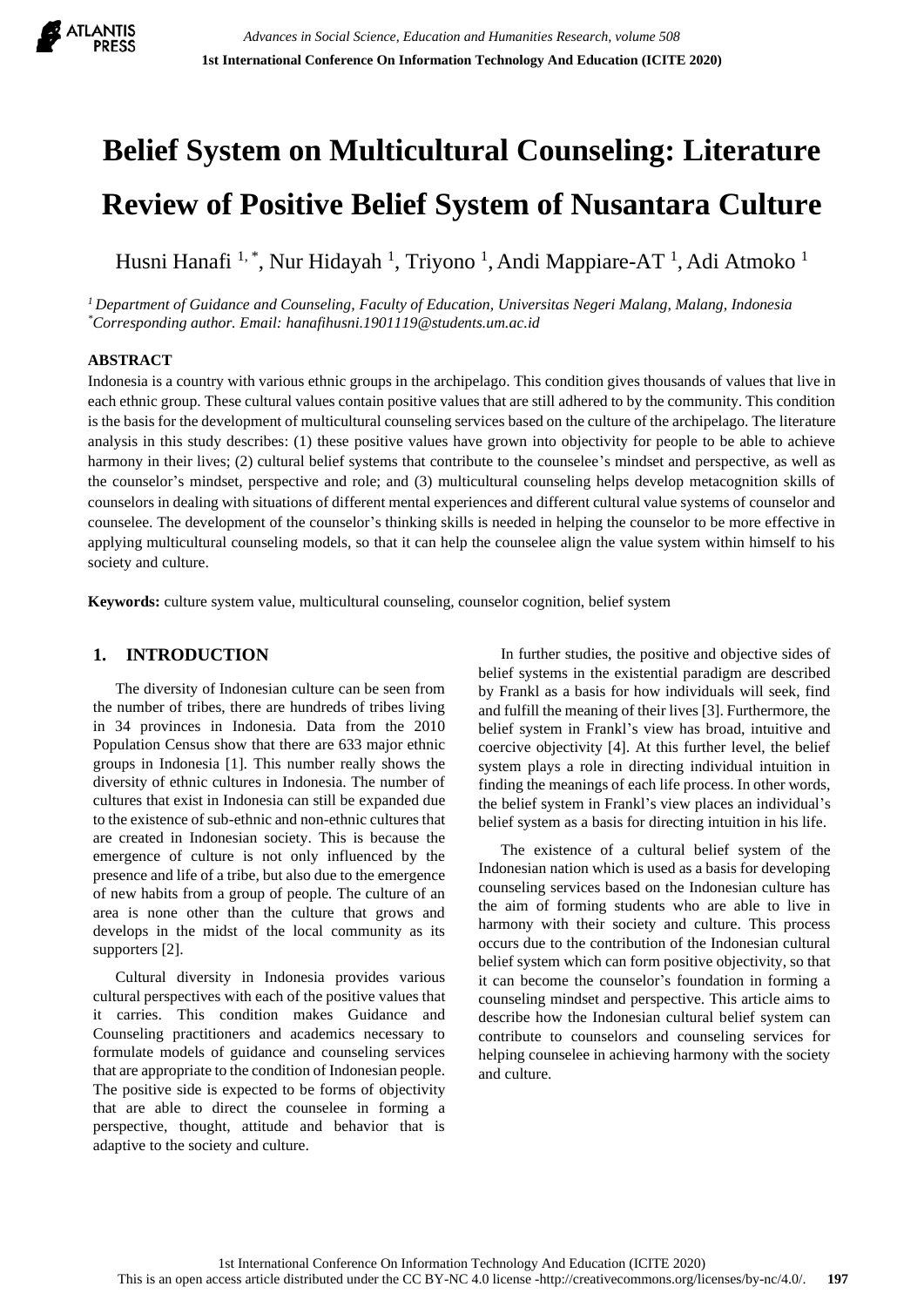## **2. POSITIVE BELIEF SYSTEM AS THE OBJECTIVITY OF THE INDONESIAN CULTURE**

The belief system that exists within individuals directs their intuition based on three forms of value that each individual has, namely creative value, experiential value and attitudinal value. Creative values are the values that individuals have in activities that produce, discover, create new things in the world, for example through work or leadership. Furthermore, experiential values are the values found by individuals when individuals enjoy or participate in a condition of their life experiences, for example the values found by individuals for "affection". Finally, attitudinal values are the values that respond to whatever attitude the individual displays towards his destiny or situation, for example, a response in the form of student attitudes when facing test failures at school. These three values are the main basis for individuals in seeking, finding and fulfilling the meaning of life [5], [6].

Furthermore, the three forms of creative, experiential and attitudinal values will always be owned by each individual. These three values are integrated with cultural values and traditions that have an objective and coercive side through social agreement in the form of intersubjectivity [7]. The result of this agreement is what makes the positive values of a culture integrated with creative, experiential and attitudinal values as the basis for bringing up the objectivity of the belief system in finding, finding and fulfilling the meaning of life positively and objectively [8].

The objectivity of the belief system is owned by each culture as a characteristic and strength of that culture. Like the conception of religion, every tradition and cultural values is present in a positive way to guide people to achieve and have a meaningful life [9]. Positive values from the cultures of the archipelago are then indoctrinated as a belief system which becomes an objectivity of values for the thoughts, feelings and behavior of the people. In other words, Indonesia has thousands of cultural objectivities as a characteristic of the belief system of each culture.

Several studies have succeeded in finding the objectivity of the belief systems of several cultures in Indonesia through the process of translating, adopting, and integrating creative, experiential and attitudinal values in various cultural values and traditions in Indonesia. These studies have examined the culture of the Madurese [10], Samin [11], Tengger [11], Osing [8], Mataraman Javanese [12], Batak Karo [13], Batak Angkola [14], Palembang [15], and Sasak [16].

Referring to the results of these studies, the belief system of the ethnic groups in Indonesia has been translated into creative, experiential and attitudinal values. Although not all cultural values have the same tendency in belief systems towards creative, experiential and attitudinal values respectively. This refers to the position of the main value of each culture as a tendency for the belief system in that culture. Madura culture by the values of Bhupa, Bhabhu', Ghuru, Rato (Devotion to Parents, Teachers, Leaders), Samin by Kejatmikan (Wisdom) and Lampah laku lima-Pa (Truth of 5 Indra), Tengger by Bekti Marang Guru Papat (Devotion to 4 figures (God, Pandhita, Parents, Leaders)) and Welas Asih Pepitu (Seven Compassions and Love), Osing by Disidem (Keeping Conflict) and Rapalan (Prayer of Salvation), Mataraman Javanese by Nyawang Karep (Self-Understanding) and Ngudari Reribed (Solving Problems), Batak Karo by Mejuah-juah (Familiarity) and Merdang-Merdem (Gratitude and Safety Ceremony), Batak Angkola by Poda na lima (Advice of 5), Palembang by the Advice (Petuah) of their respective tribes, and Sasak by Sesenggak Sasak.

Furthermore, each of these cultures refers to the tendency of different values. The main values of the Javanese culture of Mataraman, Samin, and Palembang tend to be creative values. Meanwhile, the main cultural values of Osing, Banjar, Batak Karo and Tengger tend to be experiential values. Furthermore, the main values in the culture of Madura, Batak Angkola, Sasak have a tendency to form attitudinal values. This condition will also affect how the individual will live his life process.

In general, positive values from Indonesian culture direct human life to a religious belief system and harmonization of social life. The values of Bekti Marang Guru Papat, Welas Asih Pepitu, Rapalan, Merdang-Merdem are living examples of religious values in Indonesian society. The religious belief system in the spiritual condition of Indonesian society has been manifested since the days of Indonesia's ancestors who had animist and dynamism beliefs. This belief system continues in the presence of Hinduism, Buddhism, Islam, Christianity, Catholicism, and Chinese which still survive today. This condition is what makes the religious belief system the basis of the Indonesian state, and is even positioned as the first of Pancasila (Indonesia's base value system).

The manifestation of the value of community harmonization can be exemplified in the values of Bhupa, Bhabhu', Ghuru, Rato (Madura), Kejatmikan and Lampah laku lima-Pa (Samin), Bekti Marang Guru Papat and Welas Asih Pepitu (Tengger), Disidem (Tengger), Nyawang Karep and Ngudari Reribed (Mataraman Javanese), Mejuah-juah (Batak Karo), Poda na lima (Batak Angkola), Petuah Palembang, and Sesenggak Sasak. This belief system is increasingly being maintained by the form of a collective culture in in Indonesia. Exposure to values from several previous cultures also implies the role of life that leads to harmony. Furthermore, these values make Indonesian people share a belief system that places themselves in a condition that sees themselves as related and related to other people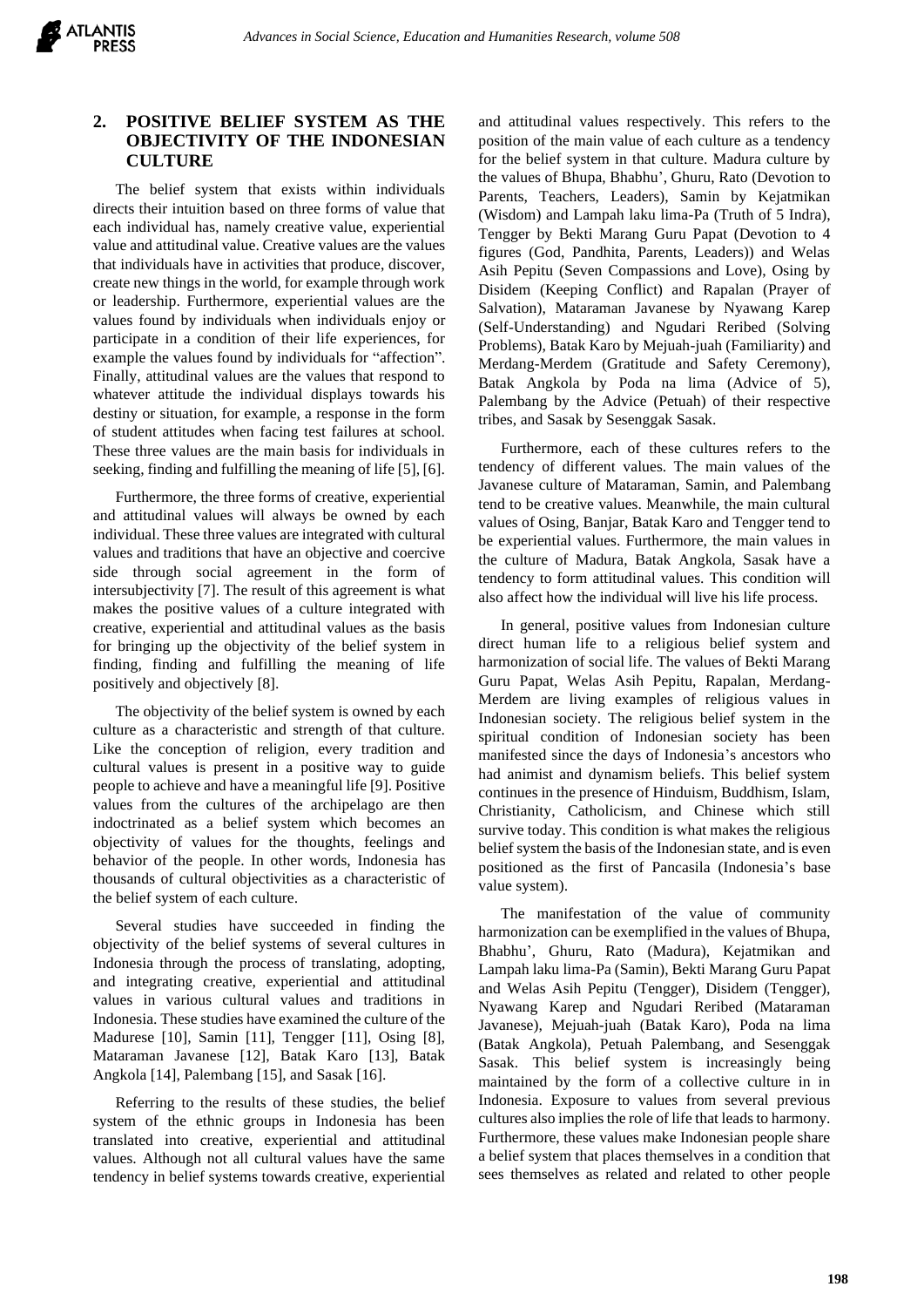

[17]. This condition makes Indonesian people direct their intuition in thoughts, feelings and behavior in accordance with social agreements, to gain social acceptance and recognition in order to relate to society in harmony.

## **3. CULTURAL BELIEF SYSTEMS AS A BASIS FOR THINKING PATTERNS IN MULTICULTURAL COUNSELING**

The belief system that grows in a culture certainly affects how the characteristics of the community are, of course, including students who have cultural beliefs. This condition requires counselors as professional counseling service providers to understand more than one cultural framework [18]. In the case of cognitive behavioral counselors, the counselor must realize that beliefs and views about self, family, and whole life are important things of individual culture [19], [20]. Thus, if the counseling process provides an evaluation out of the context of the counselee's culture, it will influence the decisions made by the counselee, make inaccurate conclusions, and hinder the collaborative process.

The existence of a cultural context makes negative thoughts, feelings, memories, and physicals make behavior accepted and rejected by society so that it also affects cultural strengthening [21]. Cultural acceptance and cultural reinforcement of cognition, feelings, and behavior are in accordance with one of the principles of counseling which makes counseling conclusions and outcomes culturally acceptable [22]. According to Digiuseppe [22], humans seek social acceptance because they have beliefs that are born and raised by the influence of the family and culture they have.

The general counseling model according to the opinion of Leach & Aten [23] is necessary to consider the study of cultural variables. Speight, Myers, Cox, and Highlen in Leach & Aten [23] argue that individuals have unique personalities but have the same human traits. It is very important for the counselor to see individuals through cultural differences, universality, and individuality. The cultural element in counseling will be a support if the counselor understands how the counselee is individually and universally in the process of cognitive development. Thus, the counselor needs to understand the scope of the counselee's view of his culture in carrying out counseling.

The belief system that has grown as objectivity in the counselee culture will shape how the counselee's mindset and perspective in life [8]. In this process, the counselor will face forms of mindset and perspective of the counselee that can conflict with his mindset and perspective. However, the counselor cannot blame the counselee because the counselee's cognitive processes are in accordance with the cultural objectivity. Apart from these conditions, the opposite can also occur, where the counselee has the same perspective and mindset as the counselor, but is contrary to the cultural objectivity of the counselee. However, the cultural objectivity of the counselee still needs to be an important consideration in addressing the problems that are being faced by the counselee to form harmony with their environment [24].

The multicultural counseling process has one objective in the form of directing thought processes, managing feelings and activating behavior in accordance with the belief system and cultural value system. This refers to the role of the counselor as a facilitator in the counseling process, which needs to understand the counselor's belief system as a basis for achieving alternative solutions that are adaptive to the environment and culture [25]. The existence of an appropriate belief system as an alternative to the counselee's solution will foster cultural reinforcement from the counselee's society.

## **4. METACOGNITION OF MULTICULTURAL COUNSELORS**

The existence of a multi-cultural counseling model will provide an overview of how the counselor plays a role both cognition, attitude and behavior. The role of the counselor will always be based on how the value system in the culture works. This can be seen in the role of the counselor as a teacher and model in the Madurese, Samin and Tengger cultural counseling [10], [11], *sesenggak* in *sasak* culture counseling [16], and *tepa selira* in the Osing culture [8].

The study of the counselee's cultural belief system becomes the counselor's competence in the context of understanding the counselee's self. The counselee's cultural belief system provides the counselor to adjust his way of thinking. This is consistent with the competence of effective counselors who are able to work on different cultural frameworks, more than one cultural framework, in accordance with the counselee's culture [18].

The existence of a cultural counseling model is an alternative to prevent conditions that inhibit the success of counseling. Multicultural counseling based on counselee culture can help the counselor when experiencing negative counter-transference [26] from experiences of different cultures, as well as attachment anxiety [27] about the involvement of different belief systems. The success of the counselor in overcoming these obstacles can support a more effective counseling process and provide a culturally acceptable counseling result [22].

The management of the counselor's thought process needs to refer to how the counselee's cultural belief system is manifested in his perspective and mindset. The counselor's thought process can emerge as the counselor's deep involvement in the thought process of mental experiences during the counseling session. This process requires thinking skills to provide a deep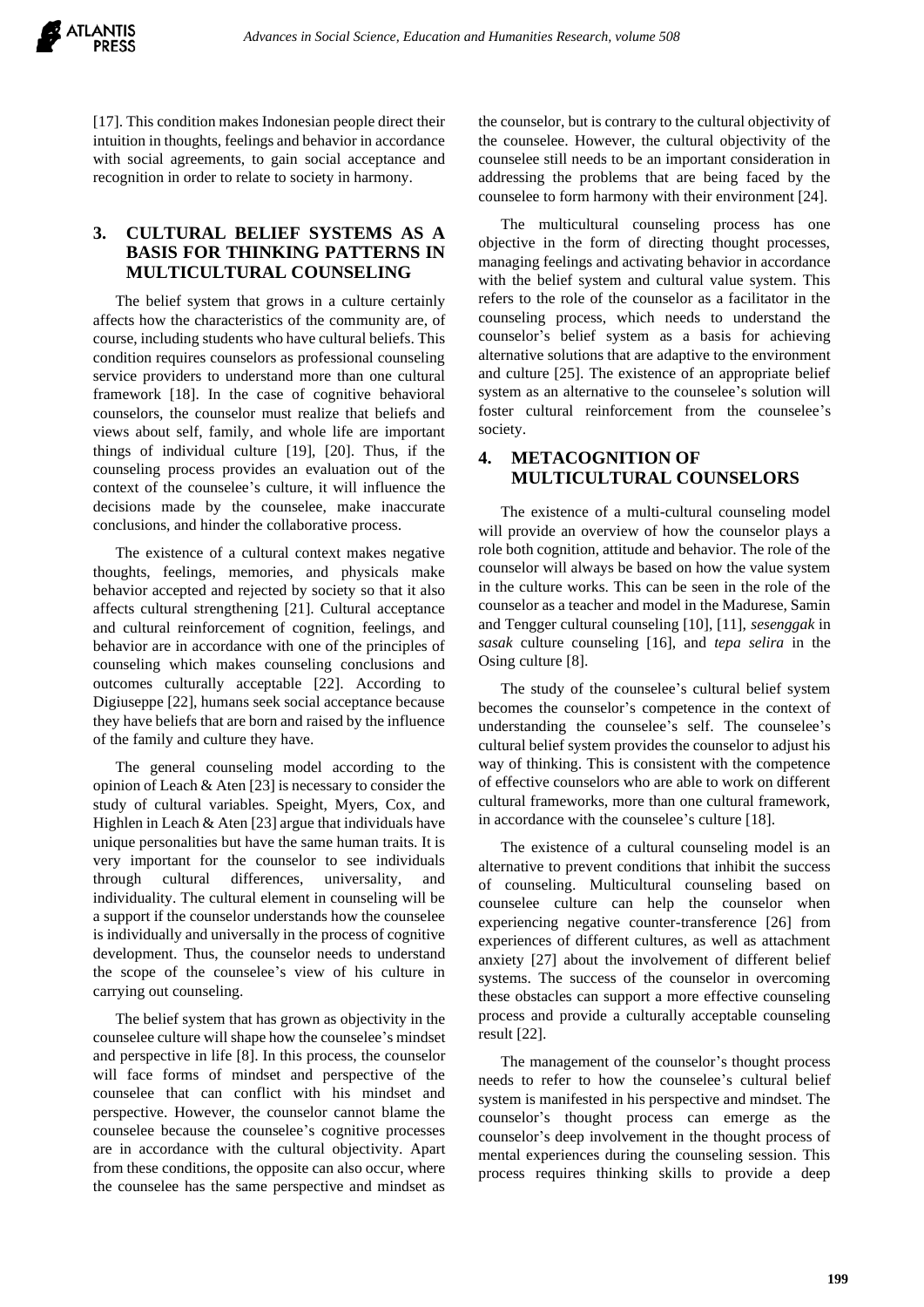understanding of the mind with the ability to think superconsciously (super-conscious thinking) [28]. Through this awareness, the counselor can become much more efficient in thinking about the thoughts and mental processes that occur during cultural transactions in the counseling process.

The process of awareness of the counselor's mental experiences has been identified as metacognition which aims to direct the counselor's thought process [29]. Wilkinson [30] who stated metacognition is the process by which a person thinks about mental experiences that occur in his mind. The existence of metacognition in the counselor's thinking process can be a reflective basis for the counselor in dealing with differences in his and the counselee's value system. Furthermore, the counselor's thought process can bring awareness and direction of the counselor's thoughts in a structured and controlled manner to the counseling process [31].

Metacognitive thinking skills can be a determinant in managing the counselor's thinking structure more precisely and efficiently [32]. Metacognition can help counselors to provide helpful feelings, physical reactions, communication, and action for the benefit of the counselee [33]. This condition can prevent the counselor from negative internal conditions such as anger, fear, annoyance, anxiety, and so on, which can cause burnout in the counselor [34]. The results of the counselor's metacognition thinking not only focus on how the counseling process works according to the procedure, but can help the counselor immediately find solutions to conditions that are hindering him, such as negative counter-transference, attachment anxiety or other things due to differences in cultural belief systems.

### **5. CONCLUSION**

The results of research on cultures in Indonesia show that there is a positive belief system for the Indonesian ethnic groups. The existence of a cultural value system has been agreed upon to be an ideal value for every society in that culture. The agreement is a form of objectivity over value systems and cultural belief systems to achieve harmony in the life of the people.

This belief system becomes the basis for the multicultural counseling model, especially in managing the counselee's views and thoughts, managing the counselor's views and thoughts, and the role of the counselor. The existence of multicultural counseling helps the counselor to manage his thoughts metacognition in dealing with the counselee's cultural values. The development of the counselor's thinking skills is needed in helping the counselor to be more effective in applying multicultural counseling models, so that it can help the counselee align the value system within himself to his environment and culture.

### **ACKNOWLEDGMENTS**

The acknowledgement is given to promotor, advisor and others who have help this study. Thanks, are given also to the Dean of Faculty of Education, Universitas Negeri Malang.

#### **REFERENCES**

- [1] BPS, "Mengulik Data Suku di Indonesia," Nov. 2015. [Online]. Available: https://www.bps.go.id/news/2015/11/18/127/mengulikdata-suku-di-indonesia.html.
- [2] F. Muslim, "Analisis Perkembangan Perubahan Budaya Masyarakat Kota Jambi dan Pengembangan Pola Perekonomian Masyarakat Berbasis Ekonomi Kreatif," 2015.
- [3] A. Pattakos, Prisoners of Our Thoughts: Viktor Frankl's Principles for Discovering Meaning in Life and Work. San Francisco, California: Berrett-Koehler Publishers, Inc., 2008.
- [4] S. Wolf, The Meaning of life and Why It Matters. Princeton, NJ: Princeton University Press., 2010.
- [5] V. E. Frankl, On the theory and therapy of mental disorders : An introduction to logotherapy and existential analysis. London: Routledge, 2004.
- [6] V. E. Frankl, Man's Search for Meaning: An Introduction to Logotherapy (4th Edition). Boston: Beacon Press, 1992.
- [7] A. Gillespie and F. Cornish, "Intersubjectivity: Towards a dialogical analysis," J. Theory Soc. Behav., vol. 40, no. 1, pp. 19–46, 2010, doi: 10.1111/j.1468- 5914.2009.00419.x.
- [8] H. Hanafi, N. Hidayah, and A. Mappiare, "Adopsi Nilai Budaya Osing Dalam Kerangka Meaning of Life," J. Pendidik. Teor. Penelit. dan Pengemb., vol. 3, no. 9, pp. 1237–1243, 2018.
- [9] M. Y. Ho, F. M. Cheung, and S. F. Cheung, "The role of meaning in life and optimism in promoting well-being," Pers. Individ. Dif., vol. 48, no. 5, pp. 658–663, 2010, doi: 10.1016/j.paid.2010.01.008.
- [10] N. Hidayah, M. Ramli, and H. Hanafi, "Modeling Technique on Madurese Culture Based on Bhupa' Bhabu' Ghuru Rato' Values," in Advances in Social Science, Education and Humanities Research, volume 285. International Conference on Education and Technology (ICET 2018), Dec. 2018, pp. 245–248.
- [11] N. Hidayah, M. Ramli, and H. Hanafi, "East Java Modeling Techniques to Improve Student Meaning of Life," in Advances in Social Science, Education and Humanities Research, volume 269. Proceedings of the 3rd International Conference on Educational Management and Administration (CoEMA 2018), Oct. 2018, pp. 181–185, doi: 10.2991/coema-18.2018.43.
- [12] J. Finayanti, N. Hidayah, and A. Atmoko, "Teknik Ngudari Reribed untuk Mengarahkan Meaning of life," J. Pendidik. Teor. Penelit. dan Pengemb., vol. 4, no. 3, pp. 274–278, 2019.
- [13] H. F. B. Ginting, N. Hidayah, and B. B. Lasan, "Profil Meaning of Life Siswa Budaya Karo," J. PendidikanTeori, Penelitian, dan Pengemb., vol. 4, no. 2, pp. 242–246, 2019.
- [14] M. Z. Harahap, N. Hidayah, M. Ramli, and H. Hanafi, "Konseling Behavioral Berbasis Budaya Batak Angkola," J. Pendidik. Teor. Penelit. dan Pengemb., vol. 4, no. 5, pp. 219–224, 2019.